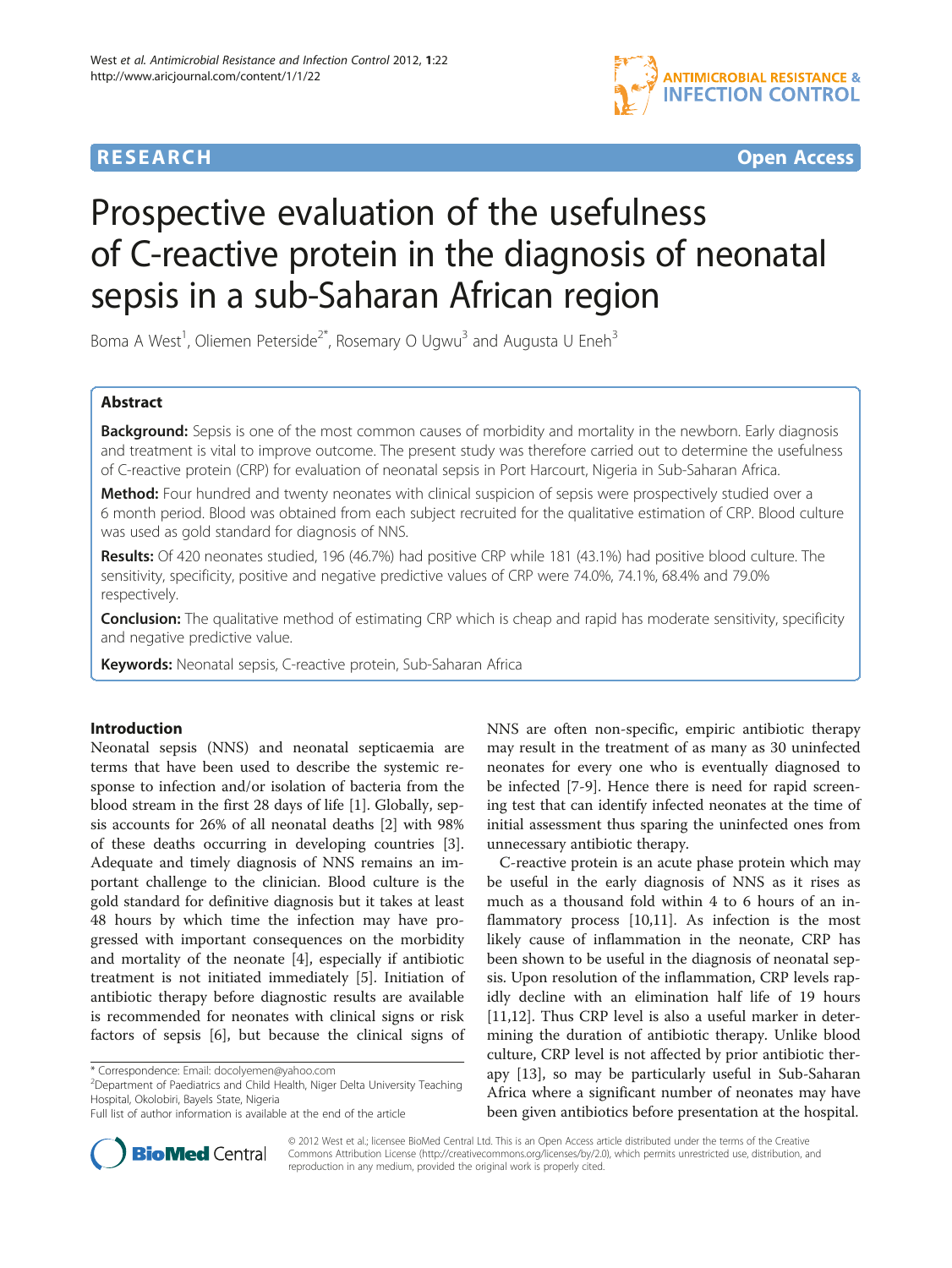CRP can be assayed quantitatively or qualitatively. The quantitative method is more widely used in developed countries [\[12](#page-4-0)]. It provides rapid, highly sensitive and specific results [[14](#page-4-0)] but requires more time (about 15 to 30 minutes) and is more complex and expensive to perform [[12\]](#page-4-0). The test kits may also not be readily available in some health centres in developing countries. The qualitative method provides rapid results within 15 minutes. However, it is less specific but has the advantage of being simple and easier to perform and interpret and as such can be performed at the patients bed side or side laboratory [\[14,15](#page-4-0)]. It is also less expensive and requires less skill. The qualitative method may therefore, be more feasible in resource poor centres, where poverty plays a prominent role in disease morbidity and mortality and where there may be no laboratory services or trained man-power for the investigation of neonates with suspected sepsis which is indeed the case in many areas of Sub-Saharan Africa.

To the knowledge of the authors, no study was found on the use of C-reactive protein in the detection of NNS in Nigeria. This study was therefore undertaken to ascertain the usefulness of C-reactive protein in the diagnosis and management of NNS.

#### Materials and methods

Approval was obtained from the ethics and research committee of the University of Port Harcourt Teaching Hospital and informed consent was obtained from the parent or care givers of the neonates.

A prospective study was carried out in the Special Care Baby Unit (SCBU) of the University of Port Harcourt Teaching Hospital, Rivers State, Nigeria, within a 6 month period from May to November, 2007. All newborns with clinical suspicion or risk factors for sepsis were consecutively recruited into the study. Sepsis was suspected in the presence of clinical features like fever, respiratory distress, poor feeding, jaundice, hypothermia, convulsion, vomiting, irritability, lethargy and abdominal distension. Risk factors for sepsis included outborn delivery, perinatal asphyxia, preterm delivery, prolonged rupture of membranes, maternal peripartum pyrexia and foul smelling amniotic fluid.

Infants of mothers who had intrapartum antibiotics within 1 week of delivery as well as babies with prior antibiotic therapy for present illness before admission into the SCBU were excluded from the study.

C-reactive protein was estimated qualitatively using the Lorne CRP latex kit manufactured by the Lorne laboratories Limited (Great Britain) with catalogue number, 041100. The specific performance characteristics of the Lorne CRP latex reagent was standardized to detect serum CRP levels at or above 6 mg/l, which is considered the lowest concentration of clinical

significance. Half a milliliter of venous blood was collected in plain bottles and centrifuged. C-reactive protein was estimated using a drop of undiluted serum placed onto the circle of the agglutination slide with the use of disposable pipettes provided in the kit. One drop of CRP latex reagent was added to the drop of serum and the broad end of the pipette was used to spread the latex reagent over the entire area of the test circle. The agglutination slide was gently tilted backwards and forwards approximately once every two seconds for two minutes. The results were read using the positive and negative controls as reference for agglutination. Visible agglutination of latex particles constituted a positive result which indicated a level of  $CRP > 6$  mg/l while negative result was the reverse. After the results were read, the glass slide was rinsed with distilled water and air dried properly for re-use.

Blood culture was done for all recruited babies using two milliliter of venous blood collected from a peripheral vein after adequate skin preparation and before the commencement of antibiotics. The blood was aseptically introduced into aerobic and anaerobic culture media. The specimens were processed according to standard methods in the microbiology laboratory [[16](#page-4-0)]. Inoculated blood culture media were considered negative if there was no growth after continuous incubation for up to 7 days, subcultures being made each day. Antibiotic sensitivity was done using Kirby-Bauer disc diffusion method [\[16](#page-4-0)].

The results of laboratory investigations and other relevant data such as age, sex, birth weight and gestational age as well as symptoms present and risk factors for sepsis of recruited babies were recorded in a proforma. The results were analysed using the statistical package, SPSS version 14.0. The sensitivity, specificity, positive and negative predictive values of CRP were calculated.

#### Results

Of the 545 neonates admitted into the SCBU during the period of study, 420 (77.1%) were studied. There were 273 (65.0%) males and 147 (35.0%) females with mean gestational age  $(\pm SD)$  of 36.8 weeks  $(\pm 3.6)$  and mean birth weight  $(\pm SD)$  of 2.8 kg  $(\pm 0.9)$ . Three hundred and two (71.9%) of the study population had clinical features of sepsis, while 271 (64.5%) had risk factors for sepsis.

Of 420 neonates screened for sepsis, 181 (43.1%) had positive blood culture.

# Prevalence of positive C-reactive protein in neonates with suspected sepsis

Of the 420 neonates with suspected sepsis, 196 (46.7%) had positive CRP while 224 (53.3%) had negative CRP.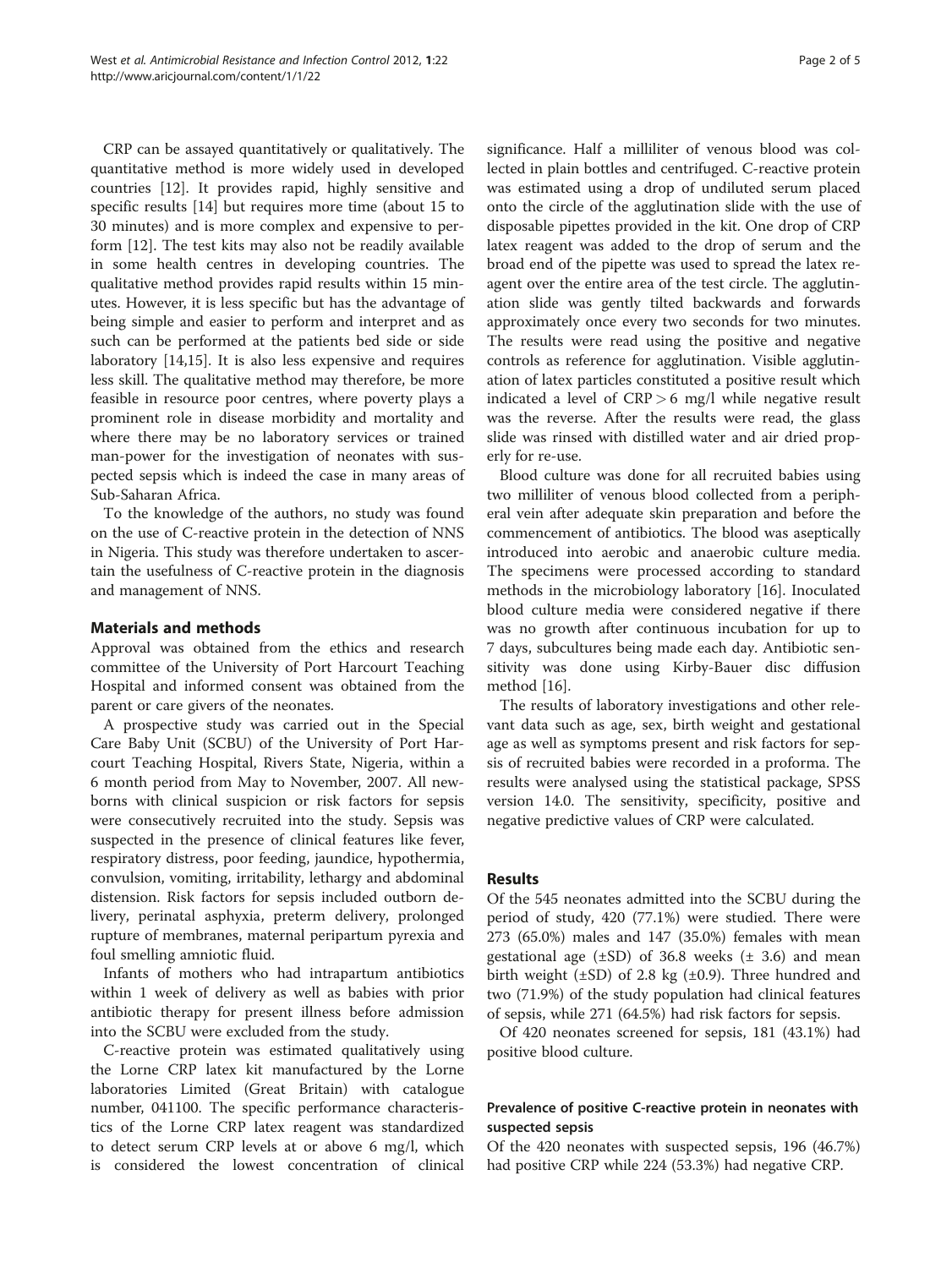#### Table 1 Sensitivity, Specificity, Positive and Negative Predictive Values of C-reactive protein using blood culture as gold standard

| Parameter                 | <b>Formulae Used</b> | Result (%) |  |
|---------------------------|----------------------|------------|--|
| Sensitivity               | 134                  | 74.0       |  |
|                           | $134 + 47$           |            |  |
| Specificity               | 177                  | 74.1       |  |
|                           | $177 + 62$           |            |  |
| Positive predictive value | 134                  | 68.4       |  |
|                           | $134 + 62$           |            |  |
| Negative predictive value | 177                  | 79.0       |  |
|                           | $177 + 47$           |            |  |
|                           |                      |            |  |

#### Proportion of neonates with true positive and negative C-reactive protein using blood culture as gold standard

Of the 420 neonates studied, 181 (43.1%) had positive blood culture while 239 (56.9%) had negative blood culture. Of the 181 neonates with positive blood culture, 134 (74.0%) had positive CRP (True positive) while 47 (26.0%) had negative CRP (False negative). Of 239 neonates with negative blood culture, 177 (74.1%) had negative CRP (True negative) and 62 (25.9%) had positive CRP (False positive)

# Sensitivity, specificity, positive and negative predictive values of C-reactive protein

As shown in Table 1, the sensitivity, specificity, positive and negative predictive values were 74.0%, 74.1%, 68.4% and 79.0%, respectively.

# Performance of CRP according to clinical features of sepsis

Table 2 shows the clinical features suggestive of sepsis. Of the 302 neonates with clinical features of sepsis, the

Table 2 Performance of CRP according to clinical features of sepsis

| <b>Clinical features</b> | Total<br>$n = 302$ |      | Positive blood<br>culture within<br>clinical feature |      | <b>Positive CRP</b><br>within positive<br>blood culture |       |
|--------------------------|--------------------|------|------------------------------------------------------|------|---------------------------------------------------------|-------|
|                          | No                 | %    | No                                                   | %    | No                                                      | %     |
| Fever                    | 116                | 38.4 | 52                                                   | 44.8 | 42                                                      | 80.8  |
| Respiratory distress     | 112                | 37.1 | 48                                                   | 42.9 | 37                                                      | 77.1  |
| Jaundice                 | 81                 | 26.8 | 27                                                   | 33.3 | 22                                                      | 81.5  |
| Poor suck                | 75                 | 24.8 | 39                                                   | 52.0 | 29                                                      | 74.4  |
| Apnoea                   | 27                 | 8.9  | 7                                                    | 25.9 | 7                                                       | 100.0 |
| Hypothermia              | 26                 | 8.6  | 14                                                   | 53.8 | 8                                                       | 57.1  |
| Convulsion               | 20                 | 6.6  | 10                                                   | 50.0 | 6                                                       | 60.0  |
| Vomiting                 | 15                 | 5.0  | 9                                                    | 60.0 | 9                                                       | 100.0 |
| Irritability             | 10                 | 3.3  | 6                                                    | 60.0 | 5                                                       | 83.3  |
| Lethargy                 | 10                 | 3.3  | 6                                                    | 60.0 | 6                                                       | 100.0 |

#### Table 3 Performance of CRP according to predisposing factors for sepsis

| Predisposing<br>factors           | <b>Total</b><br>$n = 271$ |      | Positive blood<br>culture within<br>predisposing<br>factor |               | <b>Positive CRP</b><br>within positive<br>blood culture |      |
|-----------------------------------|---------------------------|------|------------------------------------------------------------|---------------|---------------------------------------------------------|------|
|                                   | No                        | %    | Nο                                                         | $\frac{0}{0}$ | No                                                      | $\%$ |
| Outborn Delivery                  | 160                       | 59.0 | 59                                                         | 36.9          | 47                                                      | 79.8 |
| Perinatal Asphyxia                | 127                       | 46.9 | 55                                                         | 43.3          | 39                                                      | 70.9 |
| Prolonged Rupture<br>of membranes | 100                       | 36.9 | 32                                                         | 32.0          | 24                                                      | 75.0 |
| Prematurity                       | 85                        | 31.4 | 38                                                         | 44.7          | 28                                                      | 73.7 |
| Foul smelling<br>amniotic fluid   | 48                        | 17.7 | 12                                                         | 25.0          | 10                                                      | 83.3 |
| Peripartum pyrexia                | 22                        | 8.1  | 11                                                         | 50.0          | 9                                                       | 81.8 |

most common was fever in 116 (38.4%) of them, followed by respiratory distress in 112 (37.1%). The CRP correctly identified all (100%) of the neonates with positive blood culture who presented with apnoea, vomiting and lethargy.

# Performance of CRP according to predisposing factors for sepsis

As shown in Table 3, of the 271 neonates with predisposing factors for sepsis, the most common was out born delivery in 160 (59.0%) of them followed by perinatal asphyxia in 127 (46.9%). The CRP was able to correctly identify 83.3% and 81.8% of the neonates with positive blood culture who were born to mothers with foul smelling amniotic fluid and peri-partum pyrexia respectively.

#### Performance of CRP in the neonates with proven sepsis

As shown in Table 4, of the 181 neonates with positive blood culture, the most common organism isolated was Klebsiella pneumonia in 105 (58.0%), followed by

### Table 4 Performance of CRP in the neonates with proven sepsis

| Organisms isolated         | Total<br>$n = 181$ |      |                | <b>Positive CRP</b><br>within positive<br>blood culture |  |  |
|----------------------------|--------------------|------|----------------|---------------------------------------------------------|--|--|
|                            | No                 | $\%$ | No             | $\%$                                                    |  |  |
| Klebsiella pneumonia       | 105                | 58.0 | 100            | 95.2                                                    |  |  |
| Staphylococcus aureus      | 37                 | 20.4 | 35             | 94.6                                                    |  |  |
| Escherichia coli           | 14                 | 7.7  | 14             | 100.0                                                   |  |  |
| Proteus spp                | 9                  | 5.0  | 9              | 100.0                                                   |  |  |
| Pseudomonas aerugenosa     | 8                  | 4.4  | 5              | 62.5                                                    |  |  |
| Enterococcus spp           | 3                  | 1.7  | 3              | 100.0                                                   |  |  |
| Staphylococcus epidermidis | 3                  | 1.7  | 3              | 100.0                                                   |  |  |
| Streptococcus spp          | $\mathcal{P}$      | 1.1  | $\mathfrak{D}$ | 100.0                                                   |  |  |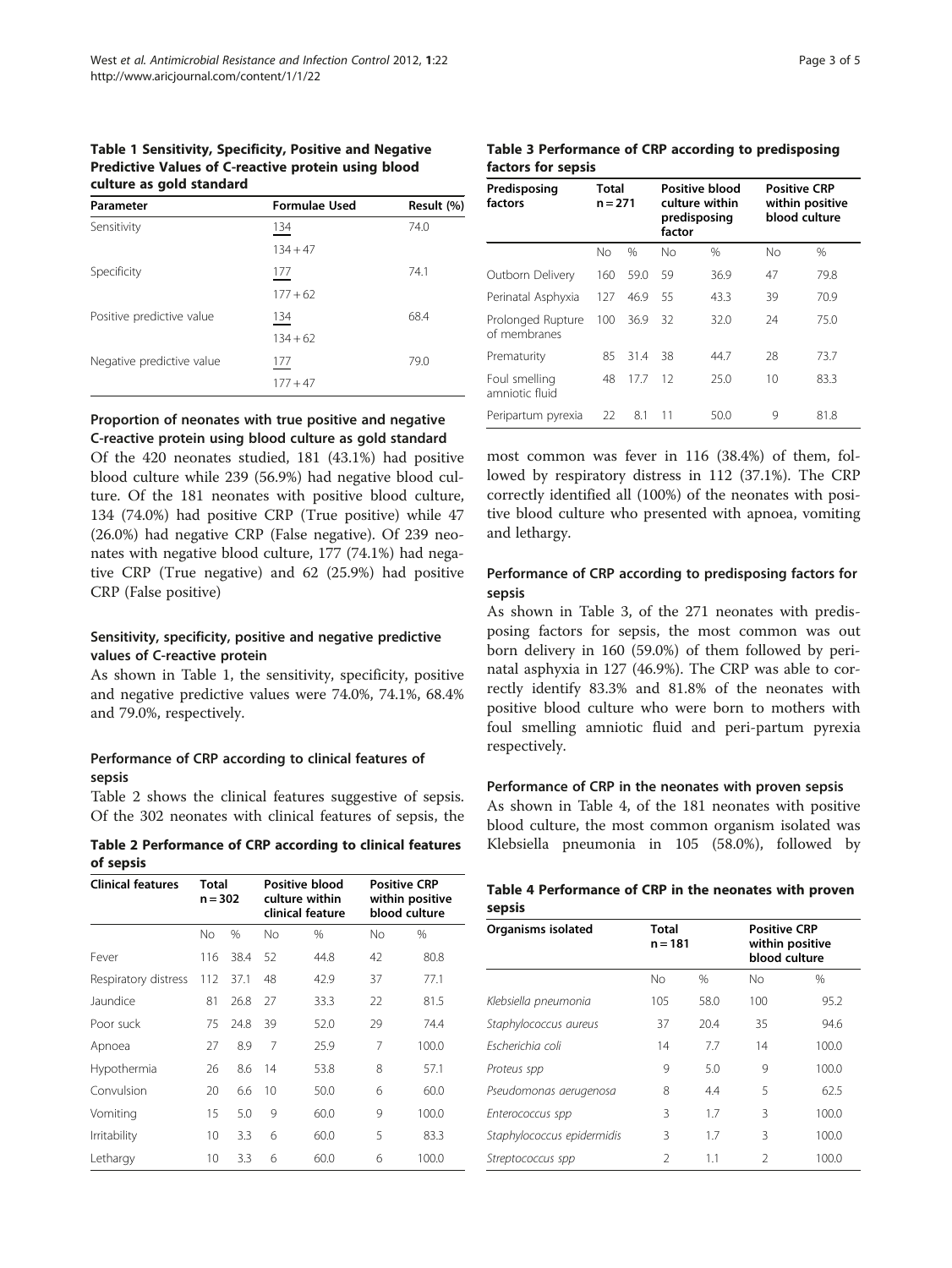staphylococcus aureus in 37 (20.4%). The CRP was able to correctly identify all cases (100.0%) of neonatal sepsis caused by Escherichia coli, Proteus spp, Enterococcus spp, Staphylococcus epidermidis and Streptococcus spp.

#### **Discussion**

The prevalence of blood culture proven sepsis in the present study was 43.1%. This is similar to the 41.7% reported by Chako and Sohi [[17](#page-4-0)], 42% by Mustafa et al. [[15\]](#page-4-0) and 47.5% by Roy et al. [[18](#page-4-0)]. It is however higher than the 36.4% reported by Antia-Obong and Utsalo [[19\]](#page-4-0), 28% by Zeeshan et al. [\[20](#page-4-0)], 14% by Manucha et al. [[21\]](#page-4-0) and 10.7% by Ugochukwu [[22\]](#page-4-0).

The commonest organism isolated was klebsiella pneumonia followed by staphylococcus areus. From 1974 to 1978, Omene [[3\]](#page-4-0) in Benin city found Escherichia coli to be the predominant bacterial isolate in neonatal sepsis. Antia Obong and Utsalo [[19](#page-4-0)] in Calabar reported Staphylococcus aureus as the predominant bacterial isolate from 1985 to 1987. Ugochukwu [\[23\]](#page-4-0) also found Staphylococcus aureus as the predominant bacterial isolate in neonatal sepsis in Nnewi Nigeria, from 1998 to 2001. This shows a changing pattern of bacterial isolates over the years in the Southern region of Nigeria. Similar to the finding in the present study, Roy et al. [\[18](#page-4-0)] in India reported Klebsiella spp as the predominant bacterial isolate in neonatal sepsis.

Among the clinical features of neonatal sepsis in the present study, CRP performance was highest in neonates with apnoea, vomiting and lethargy and lowest in those with hypothermia and convulsion. The lower levels in neonates with hypothermia and convulsion may be due to the fact that there are other commoner causes of neonatal hypothermia and convulsions other than sepsis.

Among the risk factors for neonatal sepsis, CRP performance was highest in neonates born to mothers with foul smelling amniotic fluid, followed by peri-partum

| Table 5 Performance of CRP in different settings |  |  |  |
|--------------------------------------------------|--|--|--|
|--------------------------------------------------|--|--|--|

pyrexia. This is similar to findings by Mathai et al. [[23](#page-4-0)] in Tamil, Nadu who reported a significant association between maternal peri-partum pyrexia and neonatal positive CRP levels. Unlike the present study however, they found no significant association between foul smelling amniotic fluid and positive CRP levels.

In the present study, CRP identified 134 out of 181 neonates who had culture-proven sepsis, with sensitivity of 74.0% and a negative predictive value of 79.0%, implying that close to three quarters of neonates with suspected sepsis will be correctly diagnosed using CRP. This means that one out of every four neonates with sepsis will be missed. This is much too high to base the decision not to start empirical antibiotics for a neonate with suspected sepsis. Particularly as CRP was only tested to predict positive blood culture which may represent only a proportion of neonates with sepsis [[24\]](#page-4-0), especially if the patient had been on antibiotic therapy before presentation as is common in Sub-Saharan Africa. A negative CRP, however can be useful in aiding the decision to discontinue antibiotics especially if the neonate has no clinical feature of sepsis. Kashabi et al. [[13](#page-4-0)] demonstrated that CRP can be a useful guide in making a decision to discontinue antibiotic therapy, thus facilitating early discharge with significantly reduced cost, complications of treatment and family anxiety.

Several authors in different settings have reported different performances for usefulness of CRP in the diagnosis and management of neonatal sepsis. The main differences and the CRP performances are as outlined in Table 5. Nuntnarumit et al. [\[25](#page-4-0)] in Bangkok Thailand, reported the highest sensitivity, specificity, positive predictive values and negative predictive value. This is probably due to the quantitative sampling method which they used as compared to the qualitative method used in the present study. Also as shown in Table 5, authors

| Area                          | Method                | Sample<br>size |                    | Performance |            |            |
|-------------------------------|-----------------------|----------------|--------------------|-------------|------------|------------|
|                               |                       |                | <b>Sensitivity</b> | specificity | <b>PPV</b> | <b>NPV</b> |
| Bangkok<br>(Thailand) [25]    | Ouantitative          | 76             | 100.0%             | 94.0%       | 91.6%      | 100.0%     |
| Brazil [26]                   | Ouantitative          | 69             | 78.6%              | 87.5%       | 91.7%      | 70.0%      |
| Tamil, Nadu<br>(India) [23]   | Semi-<br>quantitative | 250            | 80.0%              | 60.0%       | 7.7%       | 98.6%      |
| Rawalpindi<br>(Pakistan) [20] | Oualitative           | 100            | 85.6%              | 95.0%       | 82.7%      | 95.9%      |
| <b>Delhi</b><br>(India) [21]  | Oualitative           | 150            | 76.0%              | 79.0%       | 37.0%      | 96.0%      |
| *Port Harcourt<br>(Nigeria)   | <b>Qualitative</b>    | 420            | 74.0%              | 74.1%       | 68.4%      | 79.0%      |

\*present study.